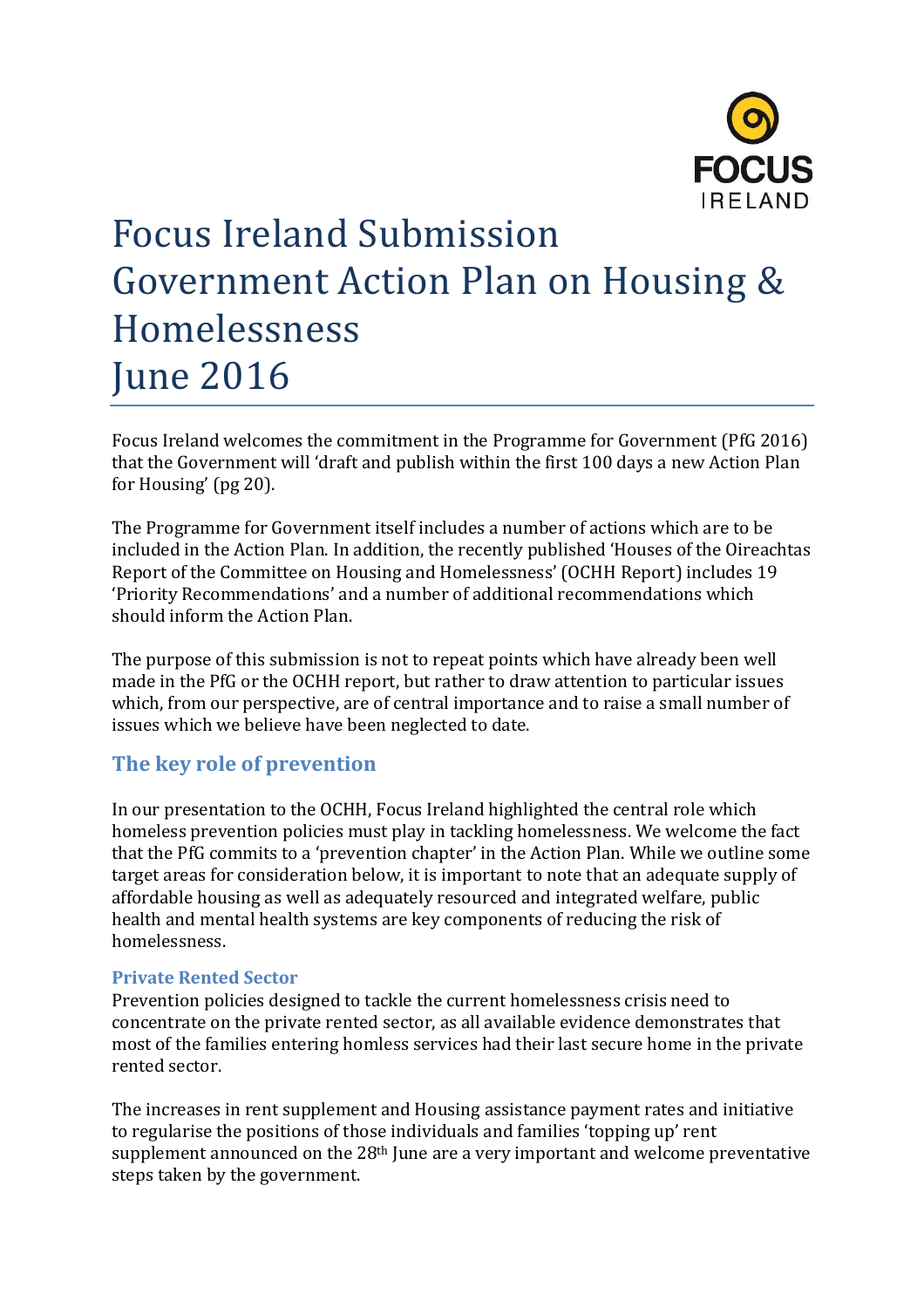However Focus Ireland believes that there are additional important initiatives that need to be taken to ensure that these increases have the optimal impact. We believe that the next important step is for the government to take up the recommendation in the OCHH report in relation to the need for rent certainty linked to the Consumer Price in index. Three issues need particular attention:

- The measures to introduce Rent Certainty if introduced will work to reduce the risk of the Rent Supplement increase being absorbed quickly into higher prices
- The initiative to regularise the position of those 'topping up' is very welcome. At present a large number of tenants in receipt of Rent Supplement are bridging the gap between Rent Supplement levels and market rents by paying 'top-ups'. There is a concern that this practice has become so normalised in the market that it could return in a short time if rents continue to increase. Appropriate measures to safeguard against this might include penalties to landlords who accept such measures and options for tenants to report such practices without being penalised.
- Measures to ensure that landlords are complying with regulations need to be balanced with new measures to ensure an adequate rate of return to landlords. Aligning the tax relief for residential landlords to the treatment of landlords of commericial properties would be one approach to this issue. A clear political message that the Government is committed to the long-term viability of the private rented sector would also play an important role.

#### **Systems prevention**

The PfG sets out a number of area of what has been called 'systems prevention' i.e. averting the risk of homelessness where vulnerable individuals move out of state systems or institutions (e.g. state care, prisons, psyciatric institutions and hospitals.)

A Housing First or housing led approach was the stated policy of the previous government and it is proven both at home and internationally to be a highly successful policy. Housing First was developed particularly in response to the needs of those most entrenched and vulnerable to homelessness. Focus Ireland believes that the appropriate training and in reach support services with, access to housing where necessary, it is possible to ensure that those leaving state institutions at risk of homelessness are prevented from experiencing homelessness.

In this area the PfG proposes new measures in relation to 'family mediation services'. Focus Ireland would like to draw attention to our recently introduced pilot family mediation service for young people in Dublin (in collaboration with Tusla but independently funded); and our recent proposal for a mediation service for homeless families as possible models.

### **The importance of housing allocation**

Focus Ireland welcomes the more ambitious targets for building social housing which are set out in the OCHH Report and hopes that these will be carried into the new Action Plan. While higher delivery would of course be welcome, we believe that the target of 10,000 newly build social houses a year will already be very difficult to achieve and the primary focus should be on ensuring that this commitment can be met rather than on bidding for higher goals.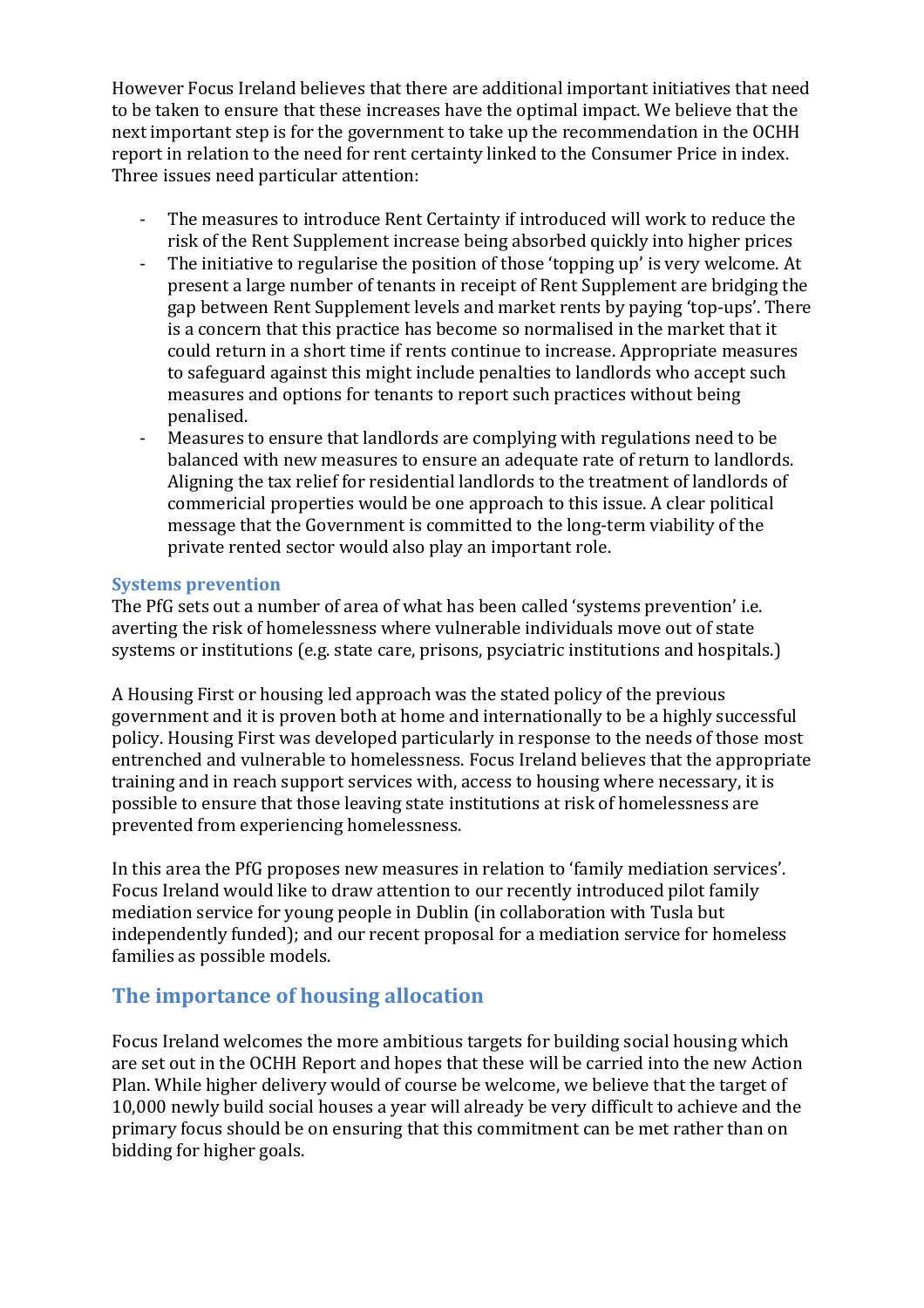As new social housing supply starts to come on stream, over the coming years the question of how it is allocated will be of crucial importance. If we return to the historical pattern of allocations of less than 10% of social housing to homeless households, many families will end up living in emergency accommodation for very long periods of time.

In this context we strongly support the recommendation by the OCHH that the directive requiring a 50% allocation of social housing to households that are homeless or vulnerable be reinstated (pg 107 and 114). The enhanced allocation directive introduced by Minister Alan Kelly has now expired and the apparent decision not to continue this directive is a retrograde step.

The initiative has contributed to a significant number of individuals and families moving out of homelessness and has ensured that as move-on options into the private rental market fell away the rate of those leaving homelessness remained constant. While the development of homeless HAP for the Dublin region combined with the increased allocation levels has seen some of the highest levels of move-on in the first quarter of 2016 recorded in the region it was not adequate enough to reduce the total the number of families experiencing homelessness due to unprecedented levels of families continuing to become homeless.

Focus Ireland believes that this is evidence of the need for the reinstatement of the protocol. The protocol, along with the preventative measures above, is necessary to ensure that we see a reduction in the number of families experiencing homelessness.

The Minister has indicated that an unpublished report from the housing agency has informed his decision not to continue the protocol and that the report outlines anecdotal evidence from local authorities of households declaring themselves homeless to access the priority list and that the protocol has now become a pull factor into homelessness. Focus Ireland works directly with those families experiencing homelessness and our services do not see this phenomenon.

We would make two additional points in this area:

- Focus Ireland works with those families who are placed in emergency accommodation by local authorities. In advance of being placed those families are assessed by those same local authorities. While we believe that the pull factor is overstated, if it exists, it is likely that those who are seeking to declare themselves homeless to gain an advantage on the housing list are not getting through the local authority assessment process.
- $\bullet$  The current protocol relates to those who became homeless prior to the 1<sup>st</sup> of July 2015. There are still a significant number of families and individuals who would benefit from the extension of this directive if this cut off point was retained. This action would have a chilling effect on any perceived advantage to 'declaring' homelessness, while continuing to focus local authority resources on those who are experiencing long-term homeless.

# **Some specific issues concerning family homelessness**

While the housing crisis currently affects all areas of our housing supply (owneroccupiers, private rented sector and social housing), the new and unique feature of the homeless crisis, is the large number of families who are relying on homeless services.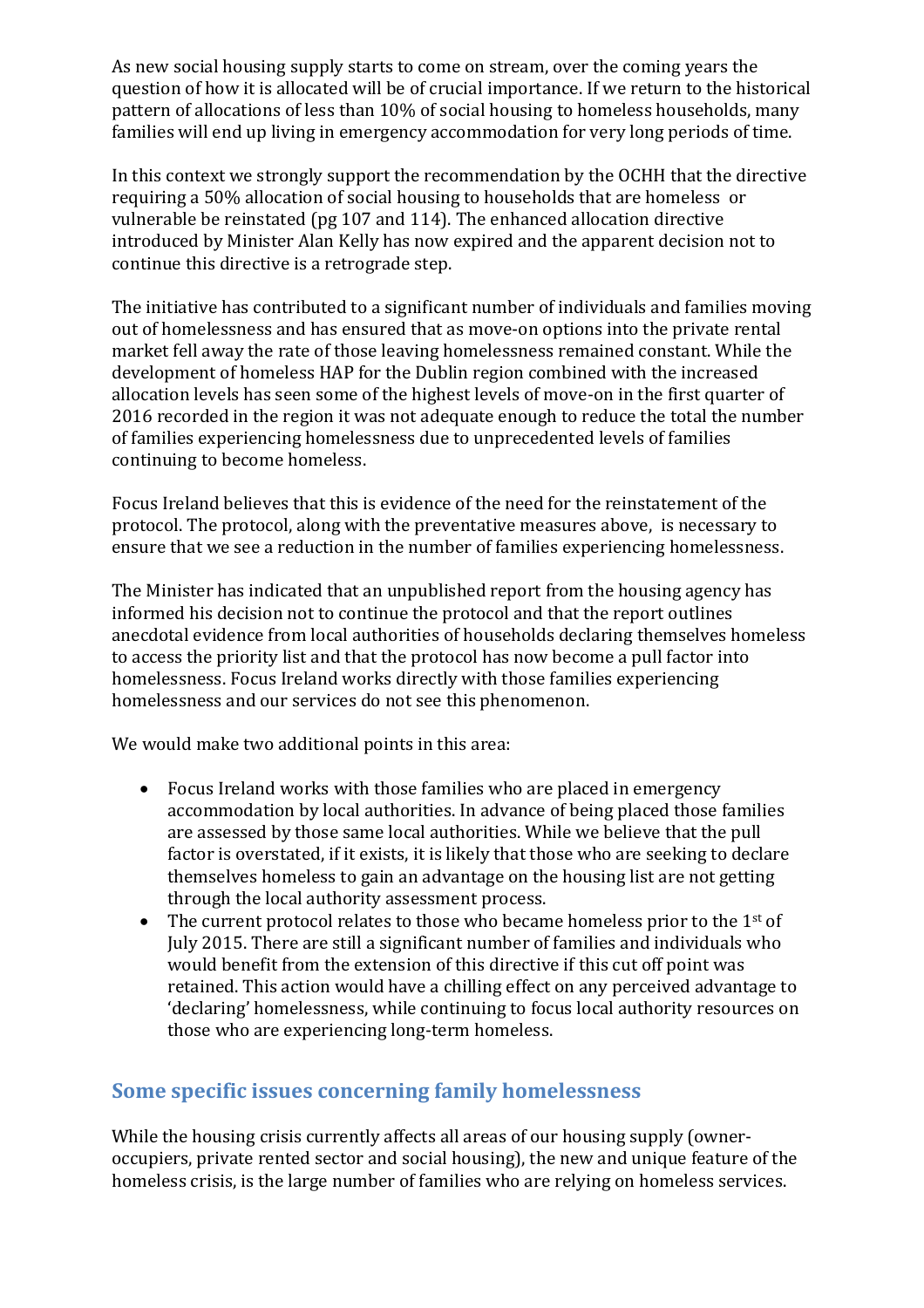Focus Ireland has recognised and welcomed the rapid and effective scaling up of an emergency response to this crisis by the four Dublin local authorities and the Dublin Region Homeless Executive. This has seen a doubling and redoubling of emergency provision in recent years – with numbers rising from 240 families in 2014 to over 900 today. However, a rapid delivery of a crisis response

Many of the recurring problems in responding to the family homeless crisis, particuarly outside Dublin, arise from the totally inadequate legal basis from which local authorities are working from. The Housing Act (1988) sets out the legal definition of homelessness and the way that local authorities essentially envisage responding to the homelessness of adult individuals. The only mention of families relates to 'any other person who normally resides with him or who might reasonably be expected to reside with him…', and there is no mention of the particular issues which arise when children are involved. This legislative basis does not reflect the legislative and constitutional reforms in relation to the rights of children which have emerged over the last 30 years.

Focus Ireland strongly recommends that this legislative framework be amended to give clearer rights to children in families that are homeless and to provide clearer guidance to the staff of local authorities faced with complex decisions.

## **Youth and children**

Focus Ireland welcomes the fact that the Department of Children and Youth Affairs have been tasked with drafting the chapter on child and youth homelessness in the forthcoming Action Plan. We believe that recognising the expertise of other Departments is a clear indication of a more collaborative approach to tackling homelessness. We have prepared a separate submission on Child and Youth Homelessness which we will send to the DCYA.

### **Governance and a collaborative approach**

Focus Ireland strongly welcomes the commitment to a collaborative approach to responding to the housing and homeless crisis set out in the PfG and the work of the OCHH. This has been broadly reflected in the approach of the Minister for Housing, Simon Coveney. We also welcome the commitment to the issue of family homelessness from the Minister for Children and Youth Affairs, Katherine Zappone. Similarly the regular Cabinet reporting mechanism, to be chaired by the Taoiseach, is welcome. Focus Ireland recommends that this renewed commitment to collaborative approaches should be reflected in a reinvigorated National Consultative Committee on Homelessness and by more effective mechanisms for collaboration at a local level.

One of the impacts of a crisis can be that the various parties are pushed back into the immediacy of their own work. It has been our experience that this has been a result of the overall national crisis over the period of 2008, and can mean that collaborative problem-solving is side-lined. It is time to reinstall a sense of partnership and commonality in the sector and across wider Government.

## **Some additional points**